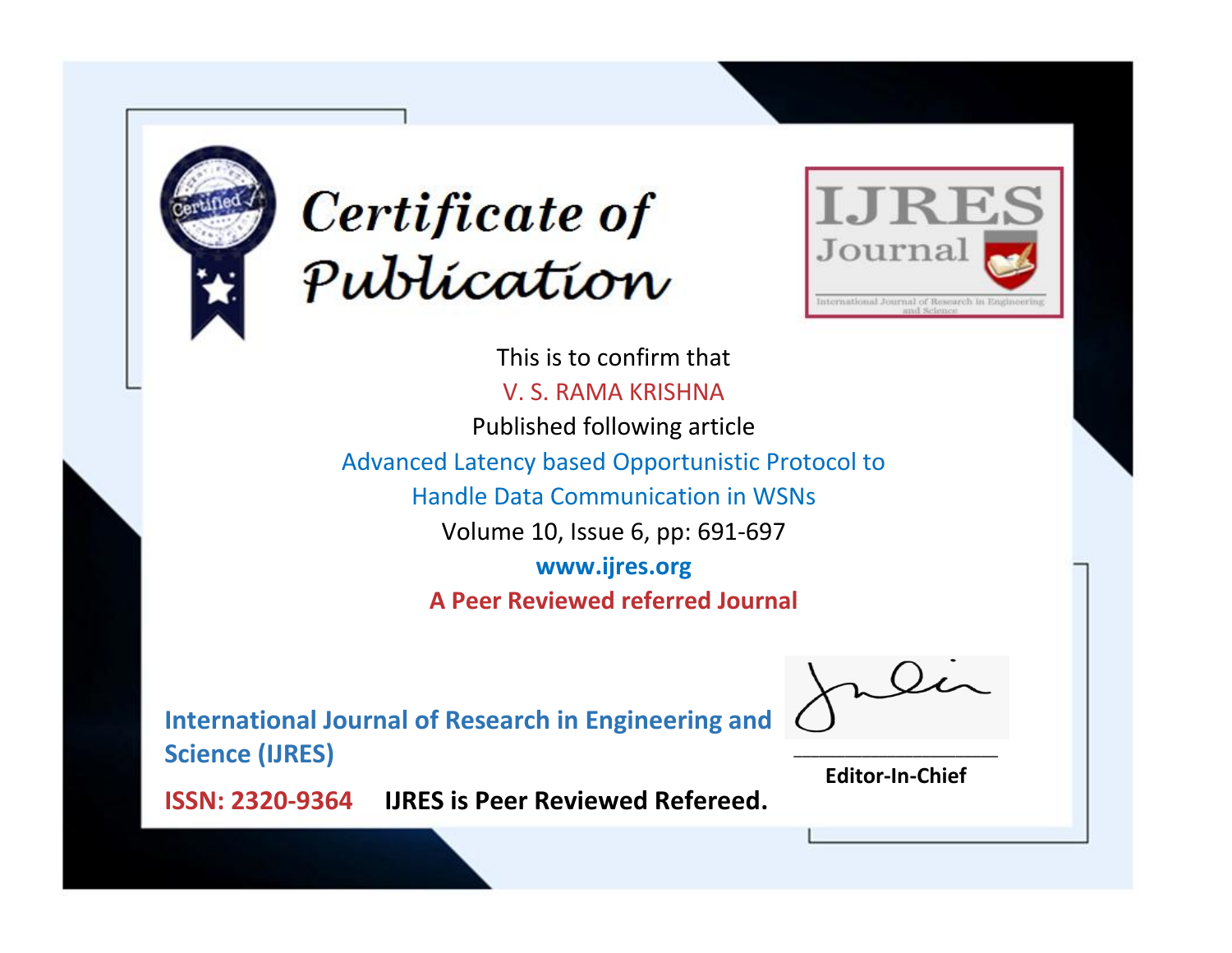



This is to confirm that

B. NAVYA

Published following article

Advanced Latency based Opportunistic Protocol to

Handle Data Communication in WSNs

Volume 10, Issue 6, pp: 691-697

**www.ijres.org**

**A Peer Reviewed referred Journal**

**International Journal of Research in Engineering and Science (IJRES)**

\_\_\_\_\_\_\_\_\_\_\_\_\_\_\_\_\_\_\_\_\_\_\_\_ **Editor-In-Chief**

**Journal.**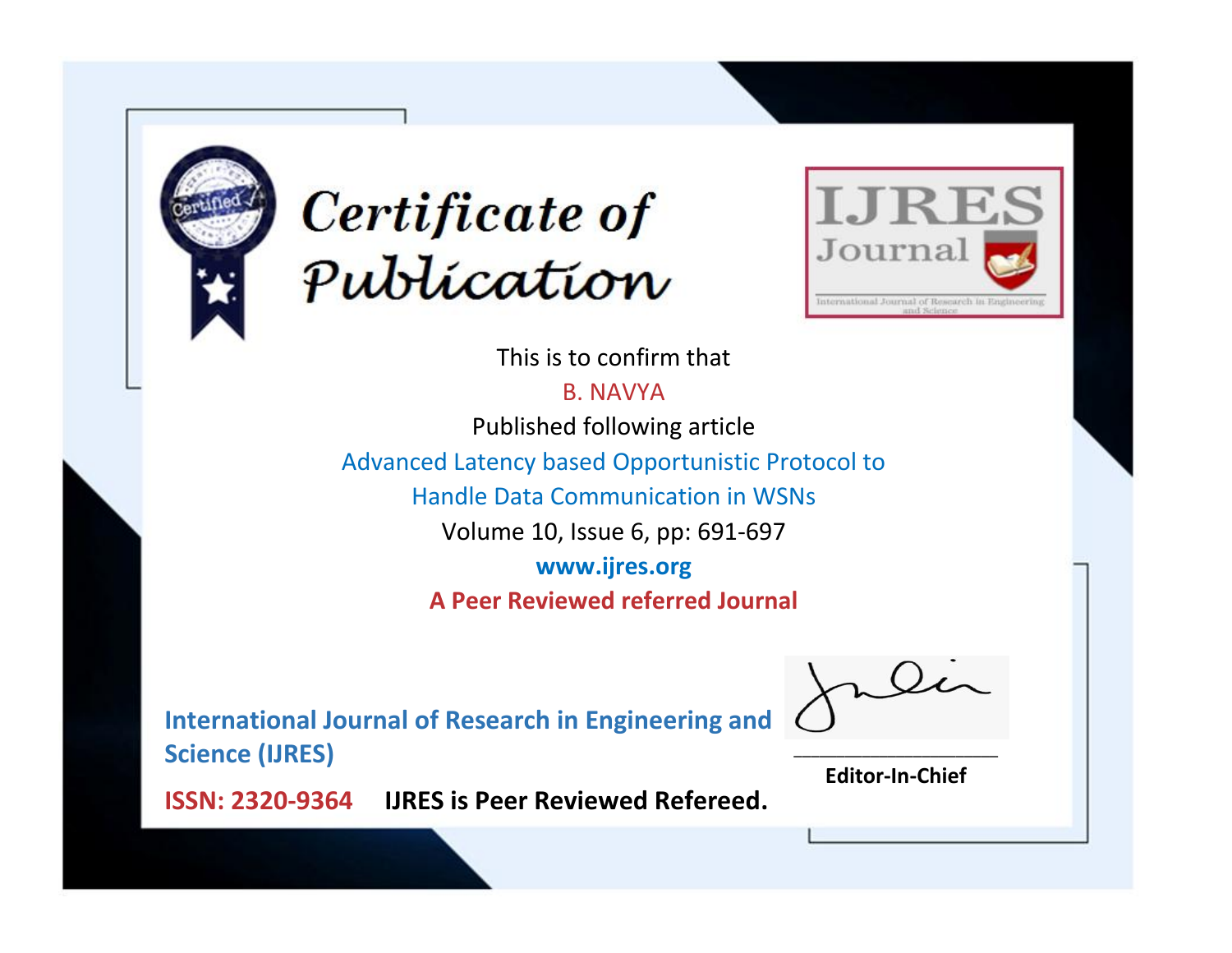



This is to confirm that M. GAYATHRI SRINIJA Published following article Advanced Latency based Opportunistic Protocol to Handle Data Communication in WSNs Volume 10, Issue 6, pp: 691-697 **www.ijres.org A Peer Reviewed referred Journal**

**International Journal of Research in Engineering and Science (IJRES)**

\_\_\_\_\_\_\_\_\_\_\_\_\_\_\_\_\_\_\_\_\_\_\_\_ **Editor-In-Chief**

**Journal.**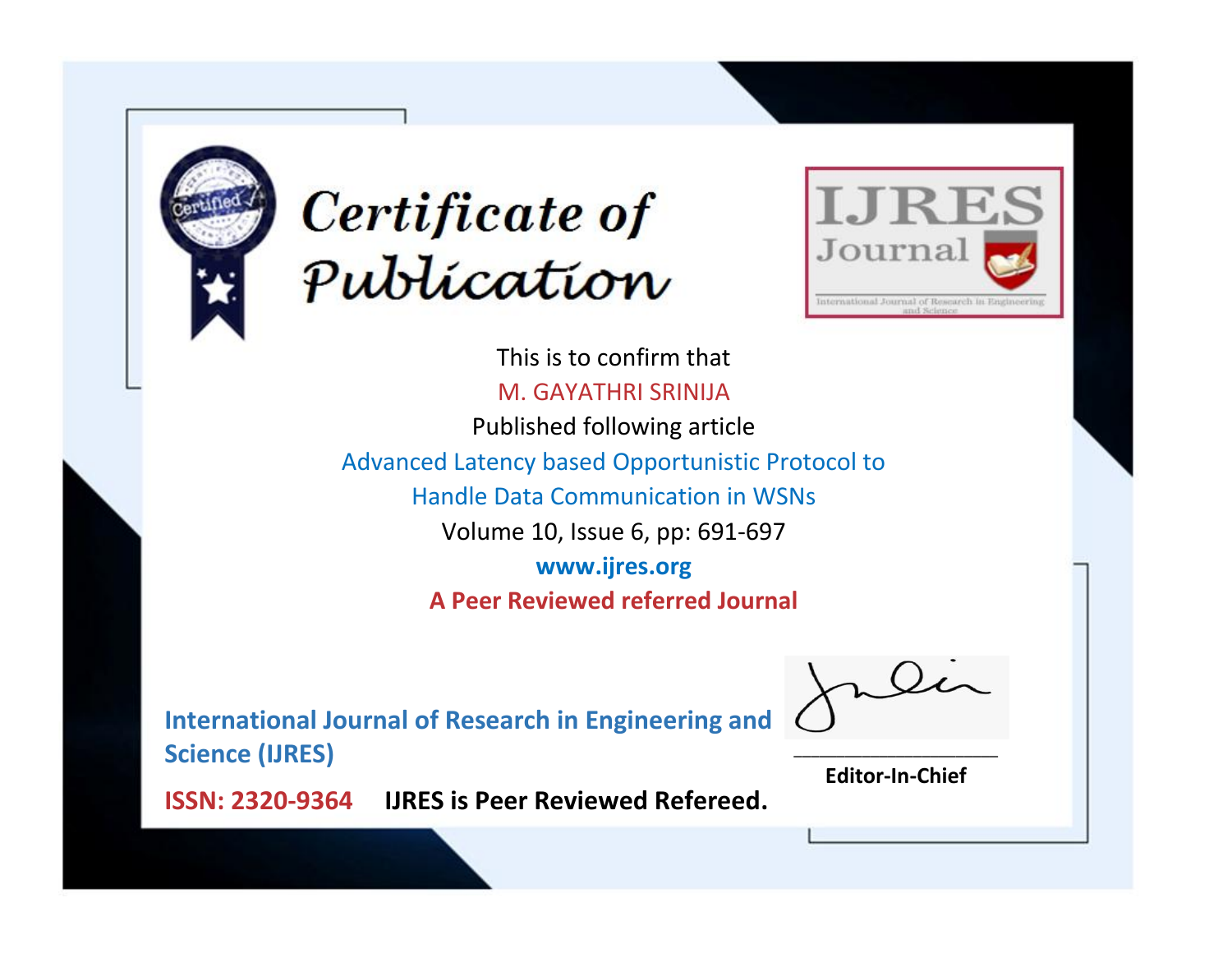



This is to confirm that S. BINDU NITHISHA Published following article Advanced Latency based Opportunistic Protocol to Handle Data Communication in WSNs Volume 10, Issue 6, pp: 691-697 **www.ijres.org A Peer Reviewed referred Journal**

**International Journal of Research in Engineering and Science (IJRES)**

\_\_\_\_\_\_\_\_\_\_\_\_\_\_\_\_\_\_\_\_\_\_\_\_ **Editor-In-Chief**

**Journal.**